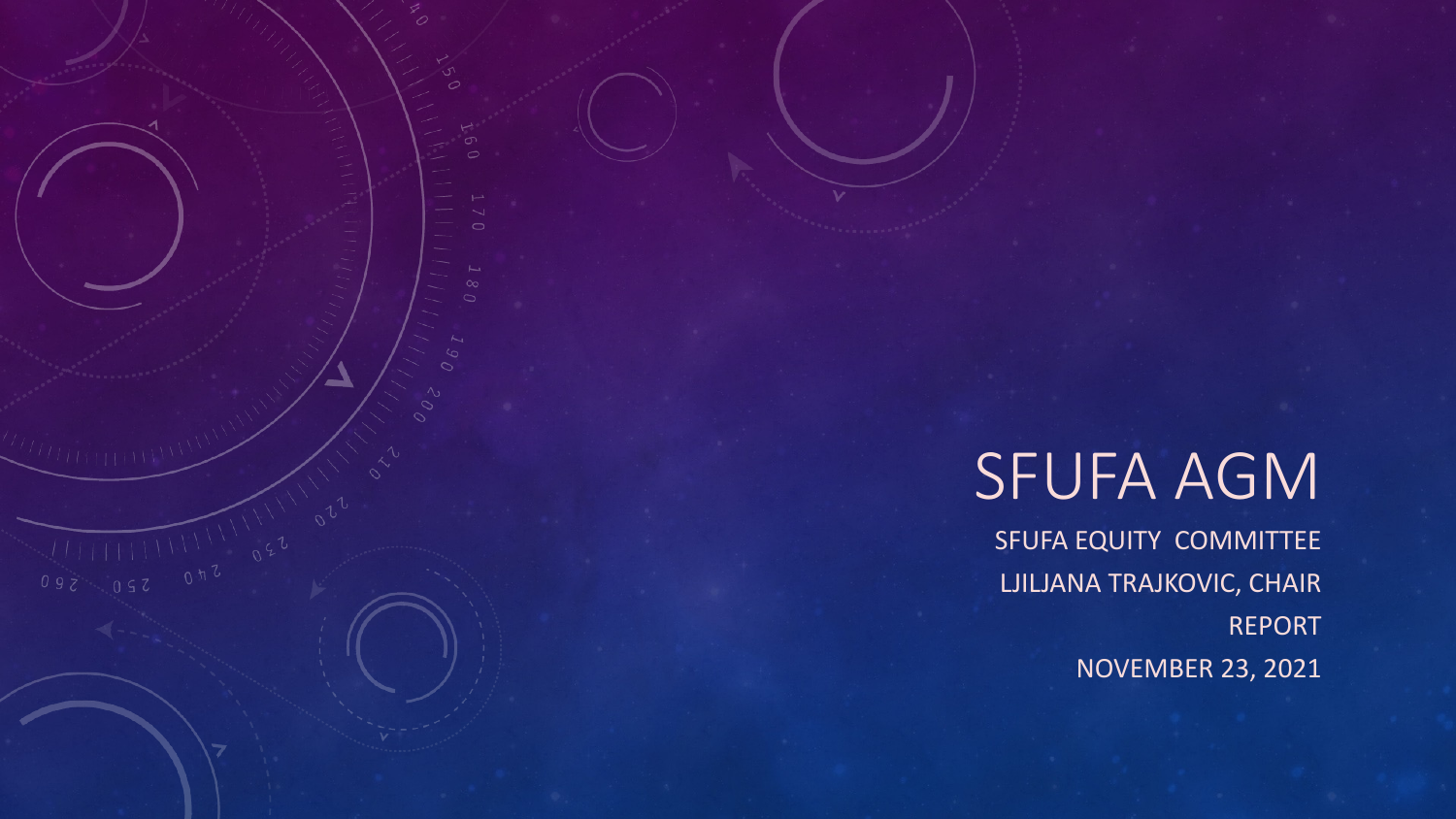# COMMITTEE MEMBERS (2021)

- Ouldooz Baghban Karimi (SFU Academic Women)
- Kumari Beck
- Gordon Coleman
- Alissa Greer
- Suzanne Norman
- Jennifer Scott (SFUFA)
- Suzanne Smythe
- Ljiljana Trajkovic (Chair)
- Retired: El Chenier (SFU Academic Women)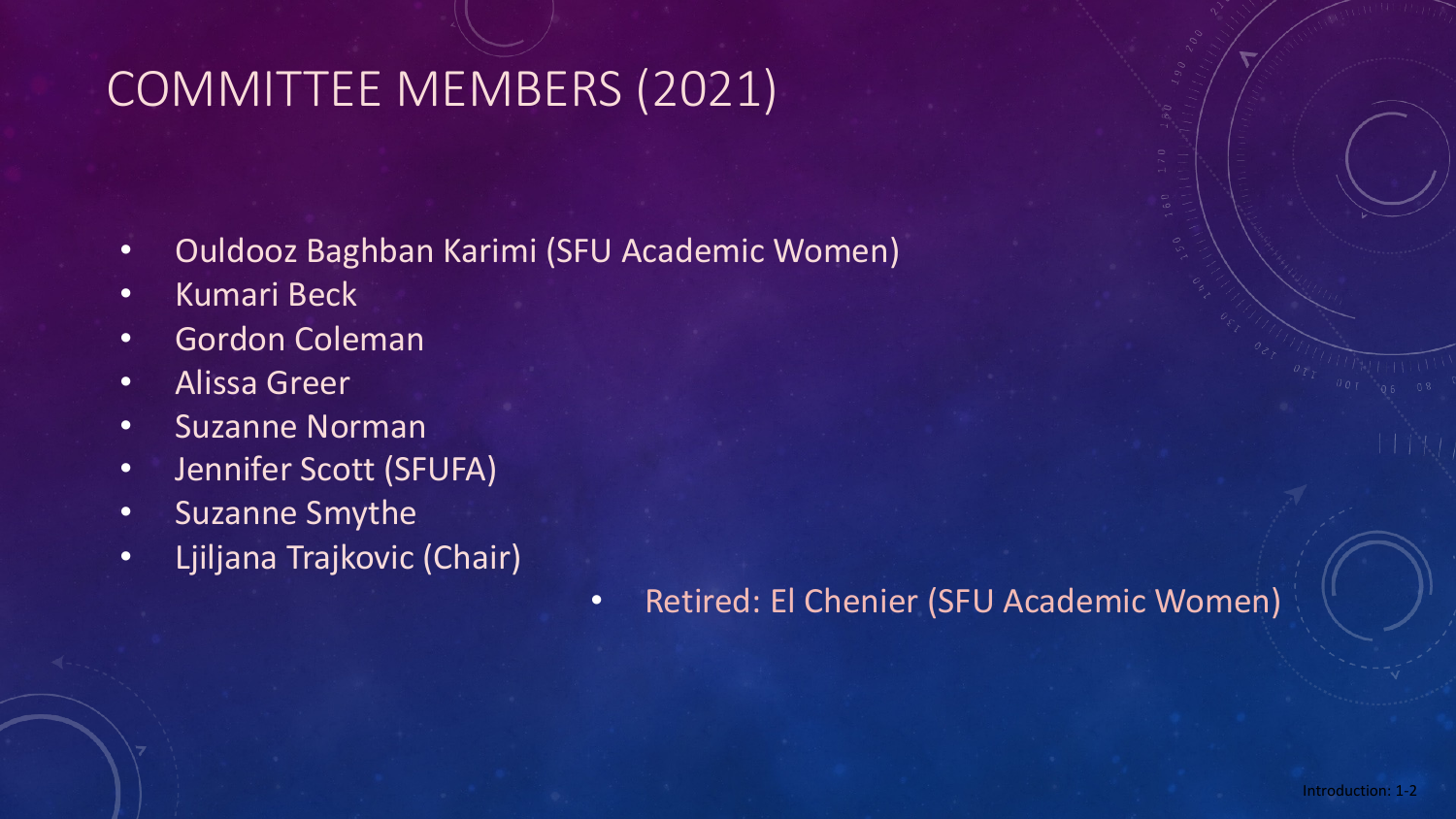# SFUFA EQUITY COMMITTEE: TERMS OF REFERENCE

(April 2020)

- The Committee is an ad hoc Committee of the Association
- The SFUFA Equity Committee is committed to a collaborative and consultative process with the SFUFA Executive, Bargaining Committee, Academic Women, and other University committees, and to represent constituents to the relevant administrative bodies.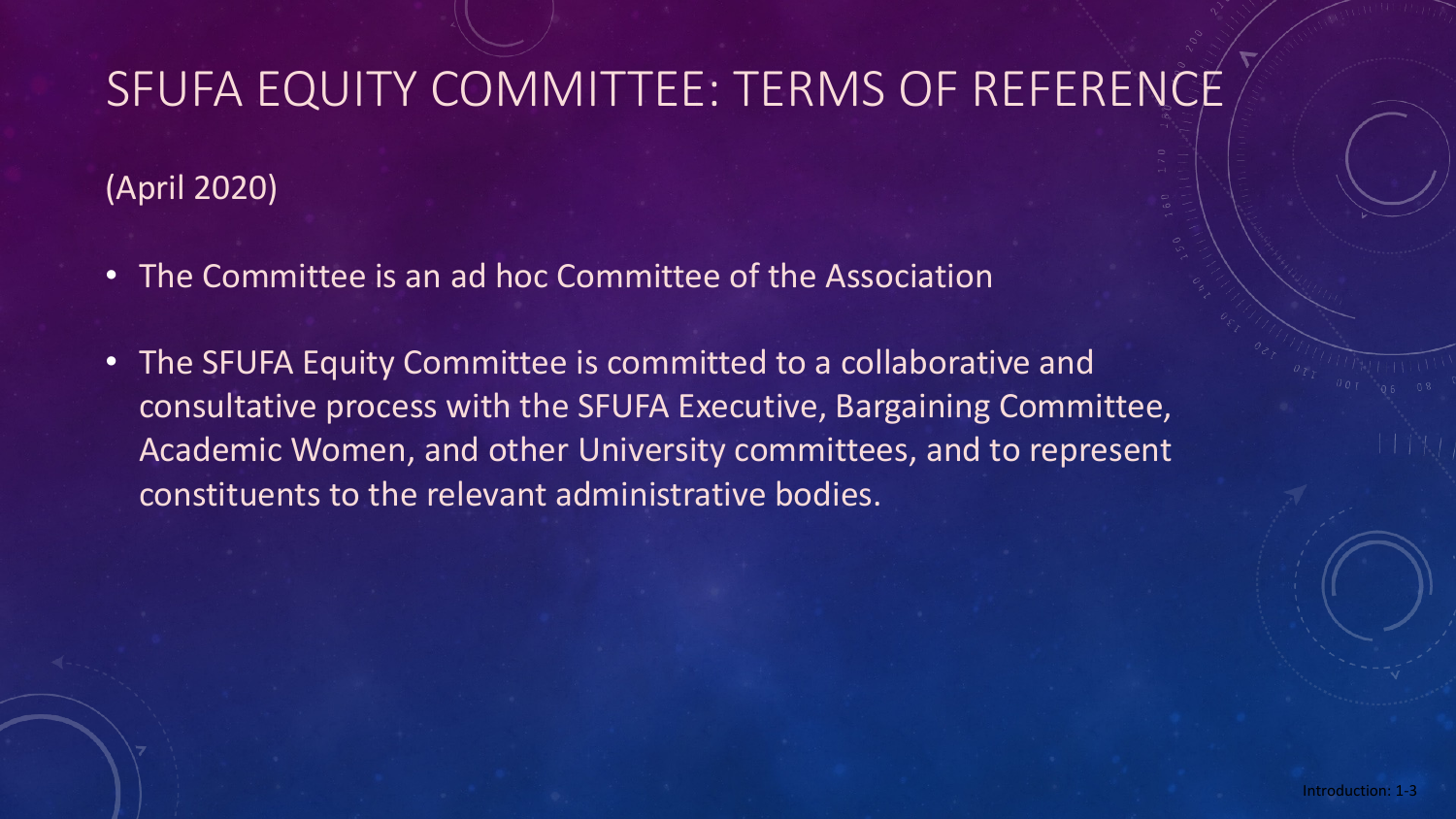# SFUFA EQUITY COMMITTEE: MANDATE (excerpts)

- Monitor equity issues, propose policy changes, and undertake appropriate initiatives on behalf of the membership
- Consult with other Canadian universities on equity issues
- Promote awareness of equity issues
- Work with appropriate SFU, BC, and/or National equity or equity designated committees/groups …
- Coordinate with the Association Executive on equity issues
- Represent the Association on appropriate SFU committees
- Serve the Association as expert consultants on issues of equity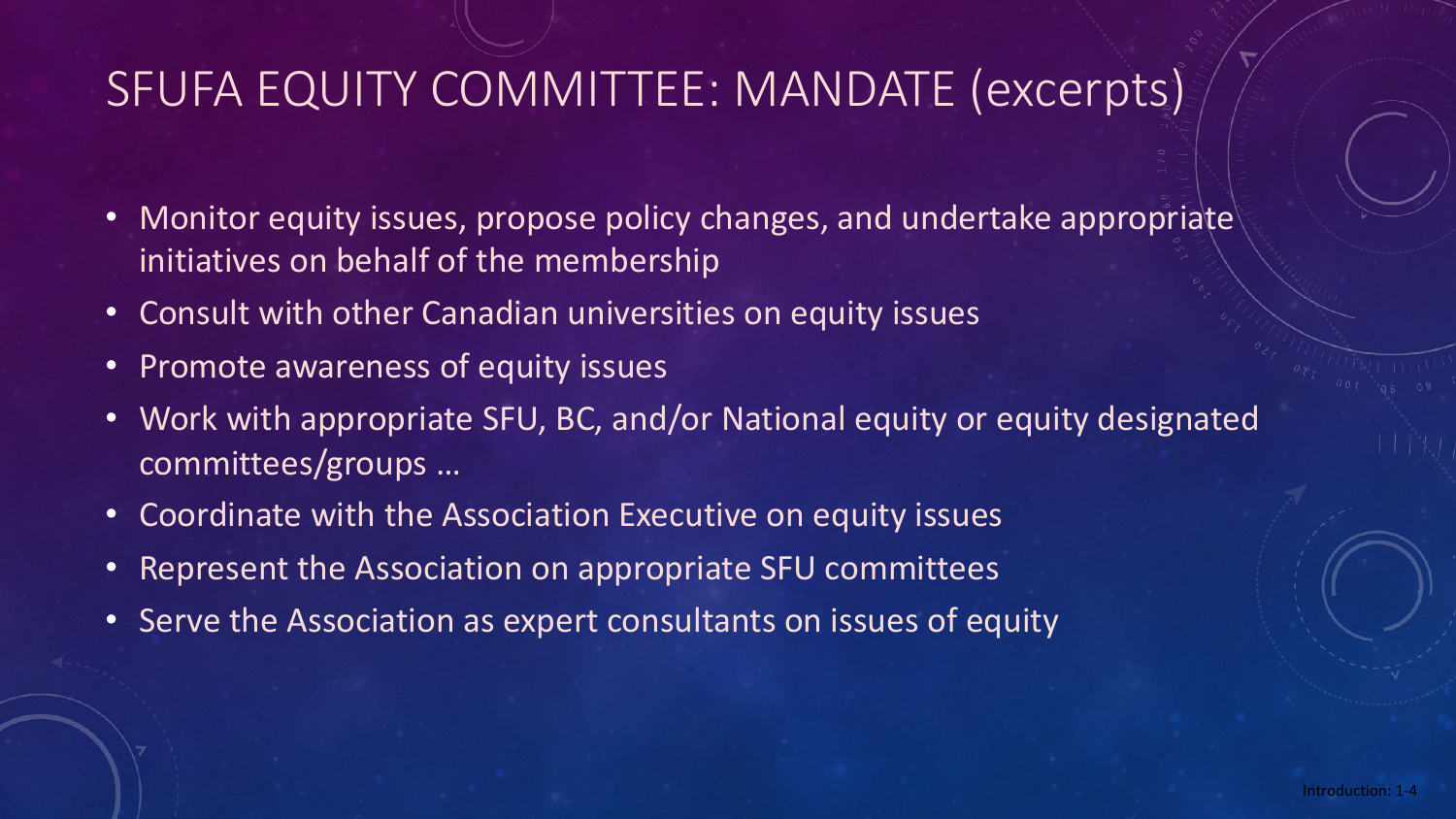# SFUFA EQUITY COMMITTEE: MEETINGS

#### Monthly, 4<sup>th</sup> Thursday every month

- January 28, 2021
- February 25, 2021
- March 25, 2021
- April 20, 2021
- May 27, 2021
- June 24, 2021
- August 26, 2021
- October 28, 2021
- November 25, 2021
- December 30, 2021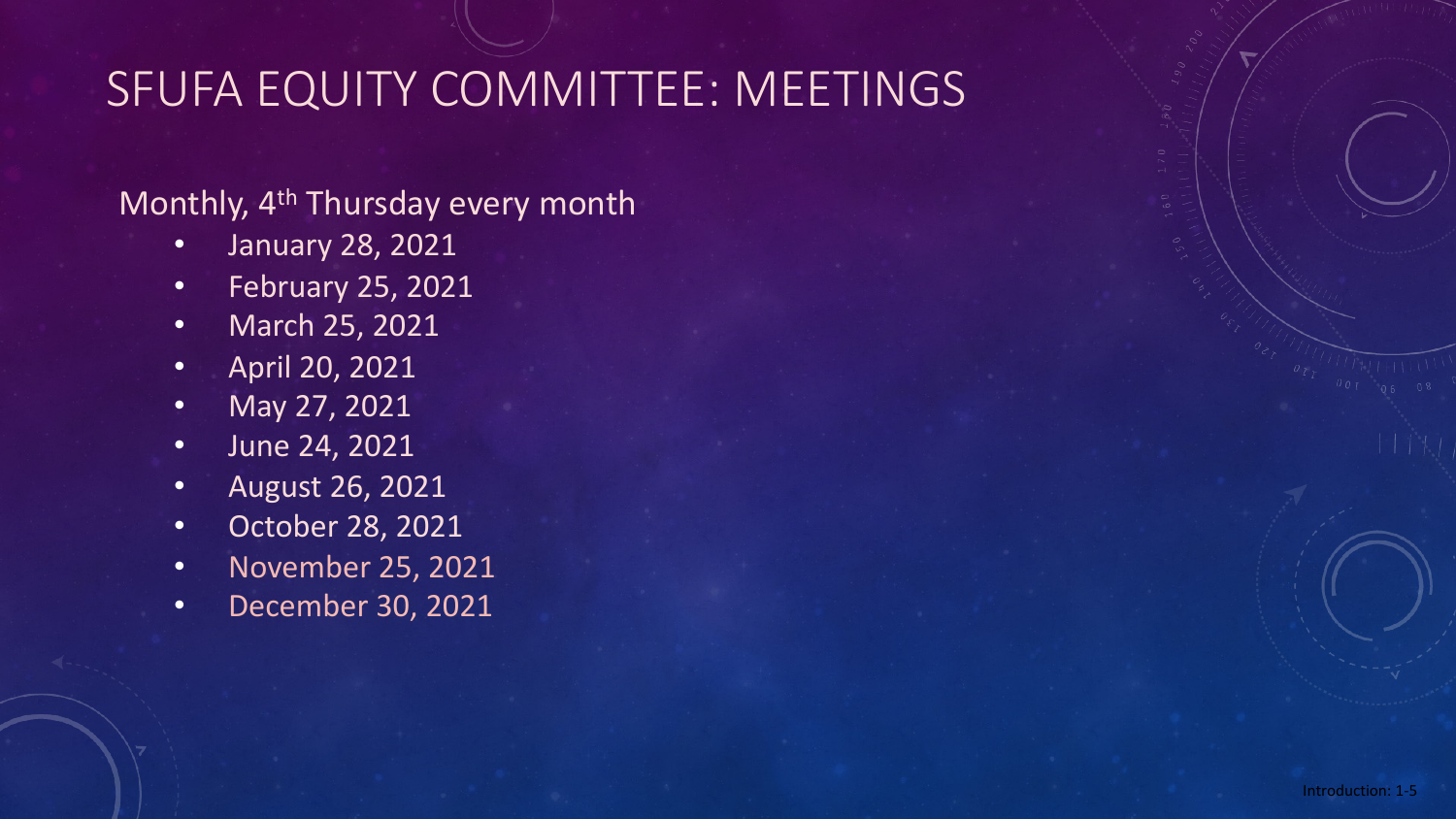# SFUFA EQUITY COMMITTEE: AGENDA (current)

• Reviewed:

https://www.sfu.ca/academicwomen.html Radical Inclusion report Equity and Diversity Among Female Faculty at Simon Fraser University A Report Produced by Academic Women of SFU, August 2020

• Continue to review priorities for 2021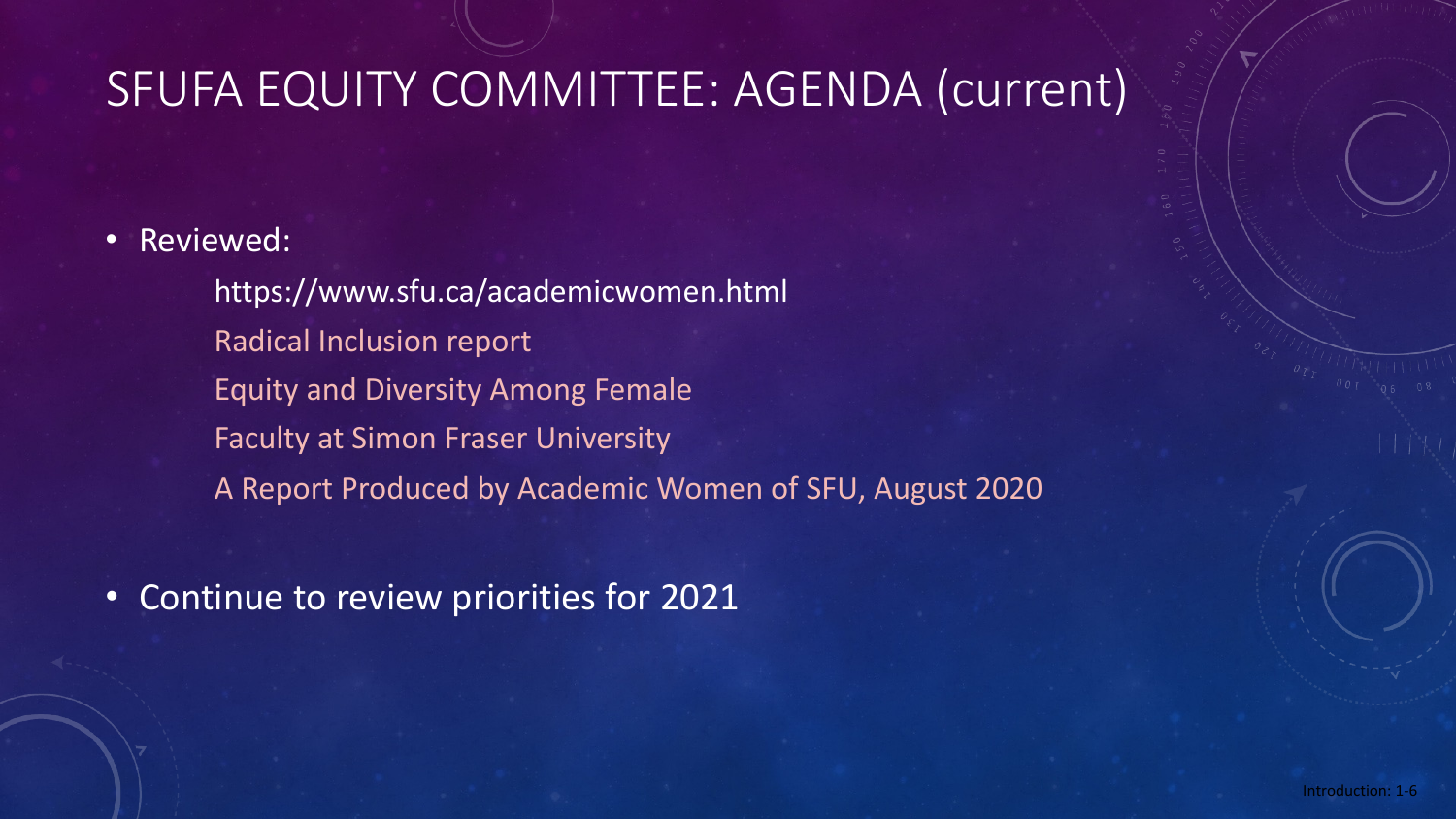# SFUFA EQUITY COMMITTEE: PRIORITY TOPICS

- Mitigating COVID-19 impact on faculty: gender, mental health, …
- Supporting faculty in local EDI work: events, training, …
- Hosting a panel of speakers: The limits of academic freedom
- Supporting members with disabilities: physical, invisible, …
- Educating community about race and racism: best approaches
- Reviewing workload policies across SFU schools/departments
- Collecting data as the basis for cultural changes: gender, racialization, …
- Preparing and recommending changes in the collective agreement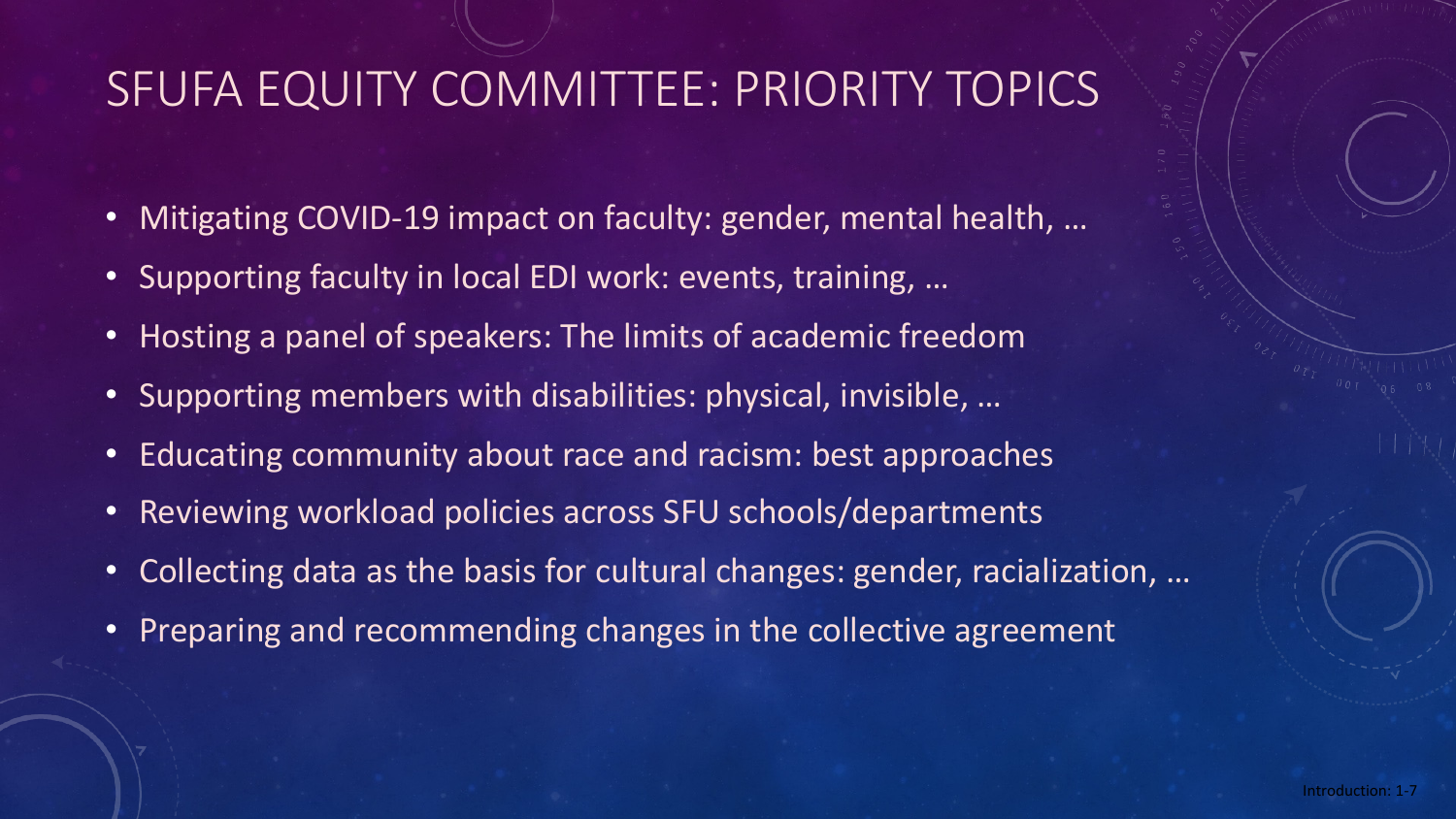# SFUFA EQUITY COMMITTEE: TOP TWO PRIORITIES

- Reviewing workload policies across SFU departments/schools:
	- official document/policy on courses assignments and committee duties
	- teaching load expectation: research vs. teaching faculty; online vs. in-person vs. hybrid; undergrad vs. graduate; class sizes; number of TAs; …
	- consideration for field work, labs, or tutorials; preparations of new courses; releases for new faculty; course releases; teaching credit for study leaves; …
- Requested information from VP Academic and Provost regarding:
	- October 2021: The outcome of data collection about the additional workload of faculty members during the COVID-19 pandemic
	- December 2021: Workload policies across SFU departments/schools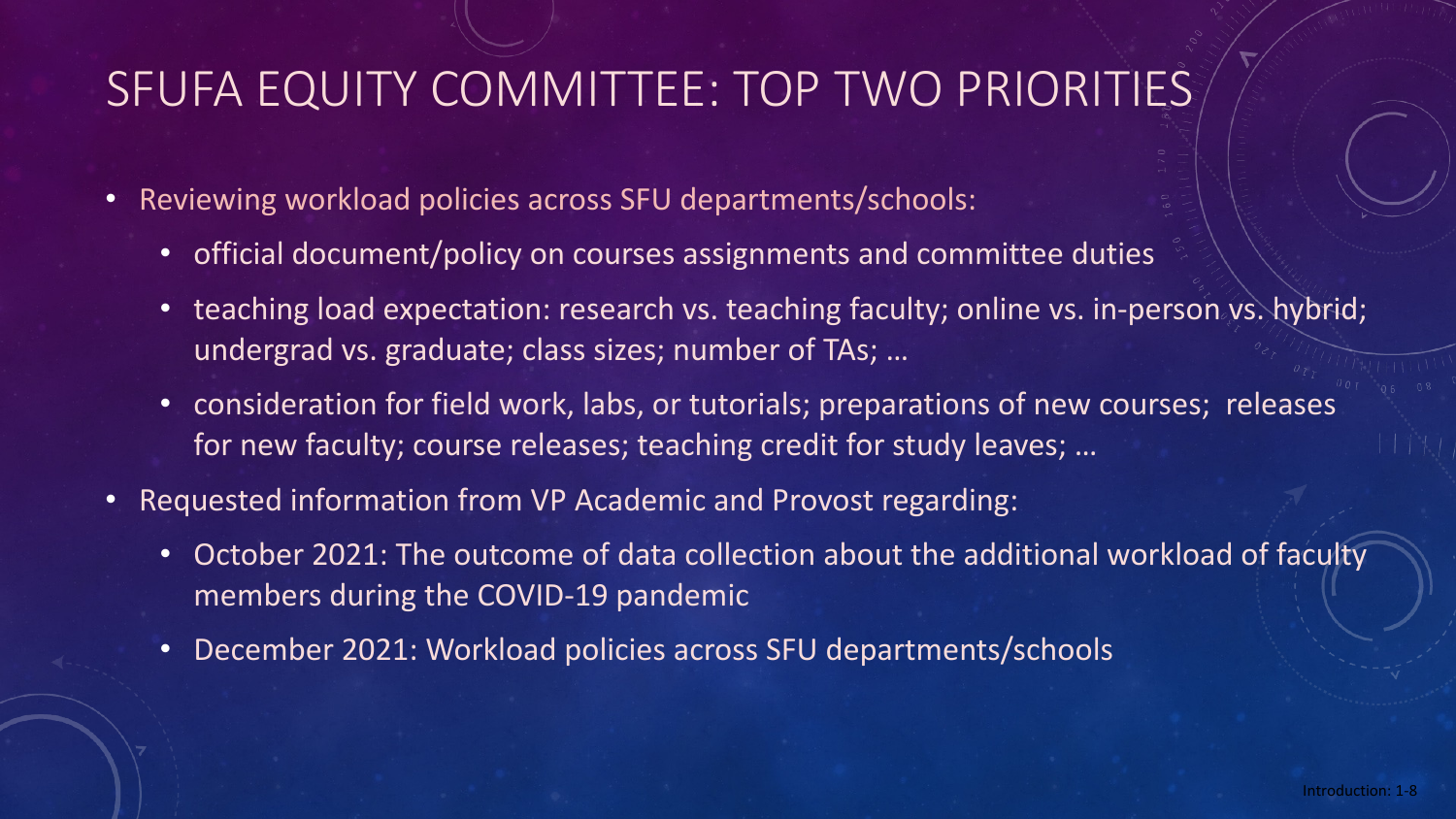# SFUFA EQUITY COMMITTEE: PRIORITIES

- Supporting members with disabilities:
	- Reviewing best practices at other Universities (Prof. Victoria Wyatt, UVic)
	- Initiating a broader community consultation
	- Suggesting changes for the next round of bargaining